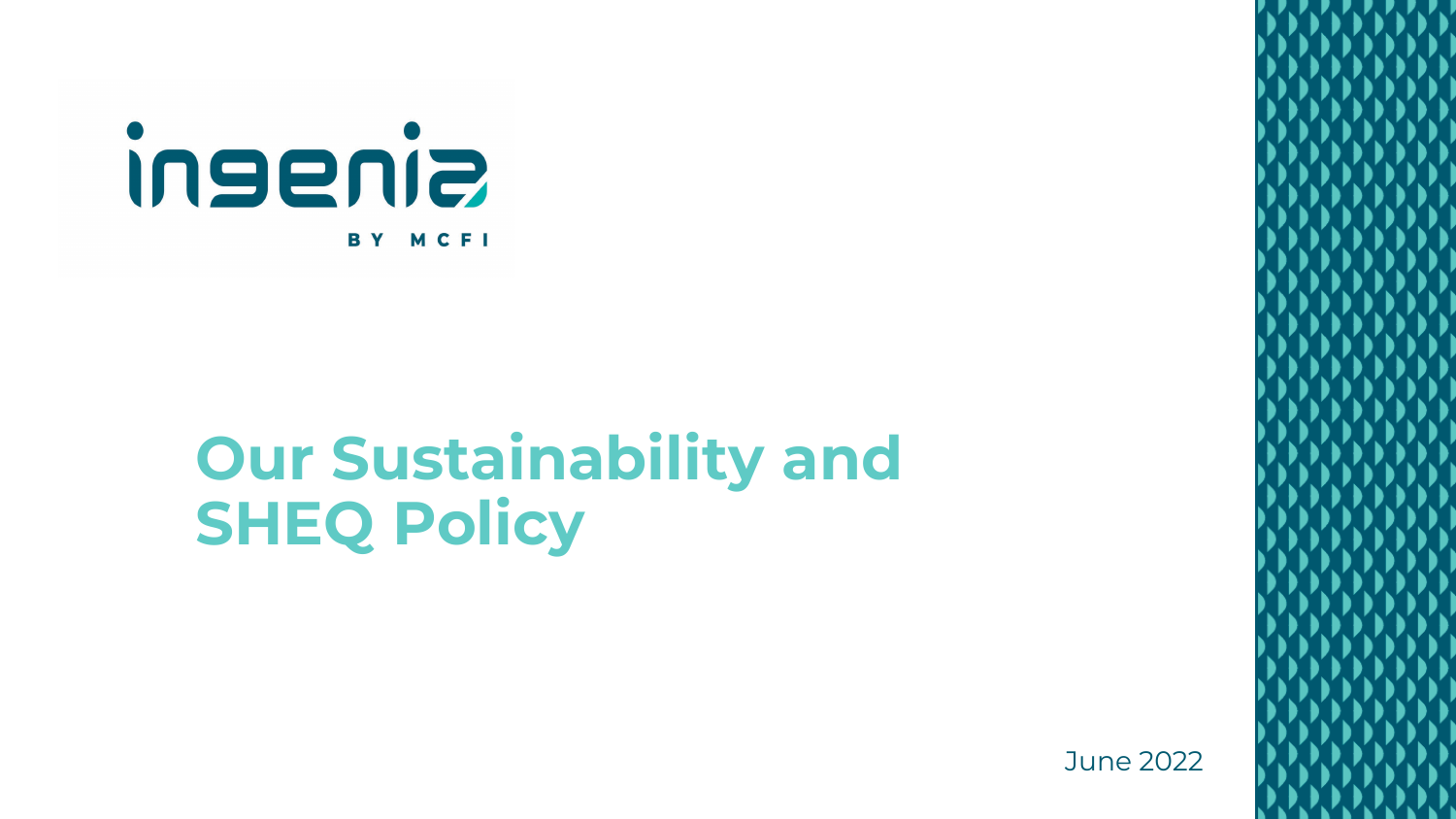# **Foreword by the Managing Director**

Our corporate purpose defines the common ground that unites all of us at Ingenia: "*We place innovative thinking at the core of our development, to offer relevant and world-class solutions which will sustainably address current and future challenges*."

Our sustainability strategy is inspired by this purpose and every day, we lead our business to contribute to a more sustainable economy and society by:

- •Improving our **own environmental impacts** and **circularity**
- •Proposing **solutions** that contribute to protect our Earth,
- •Helping build **stronger communities** and
- •Reinforcing **trust-based relationships** with our stakeholders.

We adopt a risk-based approach to set Sustainability and SHEQ targets, measure, monitor and review same to achieve our objectives. We do this, not because we are expected to, but because we believe it is the right thing to do.

To quote Peter Drucker "*You can't manage what you can't measure.*" Hence, we monitor and report on our progress towards our Planet Goals on an annual basis in the sustainability reports available below. We welcome suggestions and ideas from all our stakeholders to go even further on these commitments, so do not hesitate to contact us on hello@ingenia.mu.

Thank you for joining us on this journey.

Yannis Fayd'herbe **2**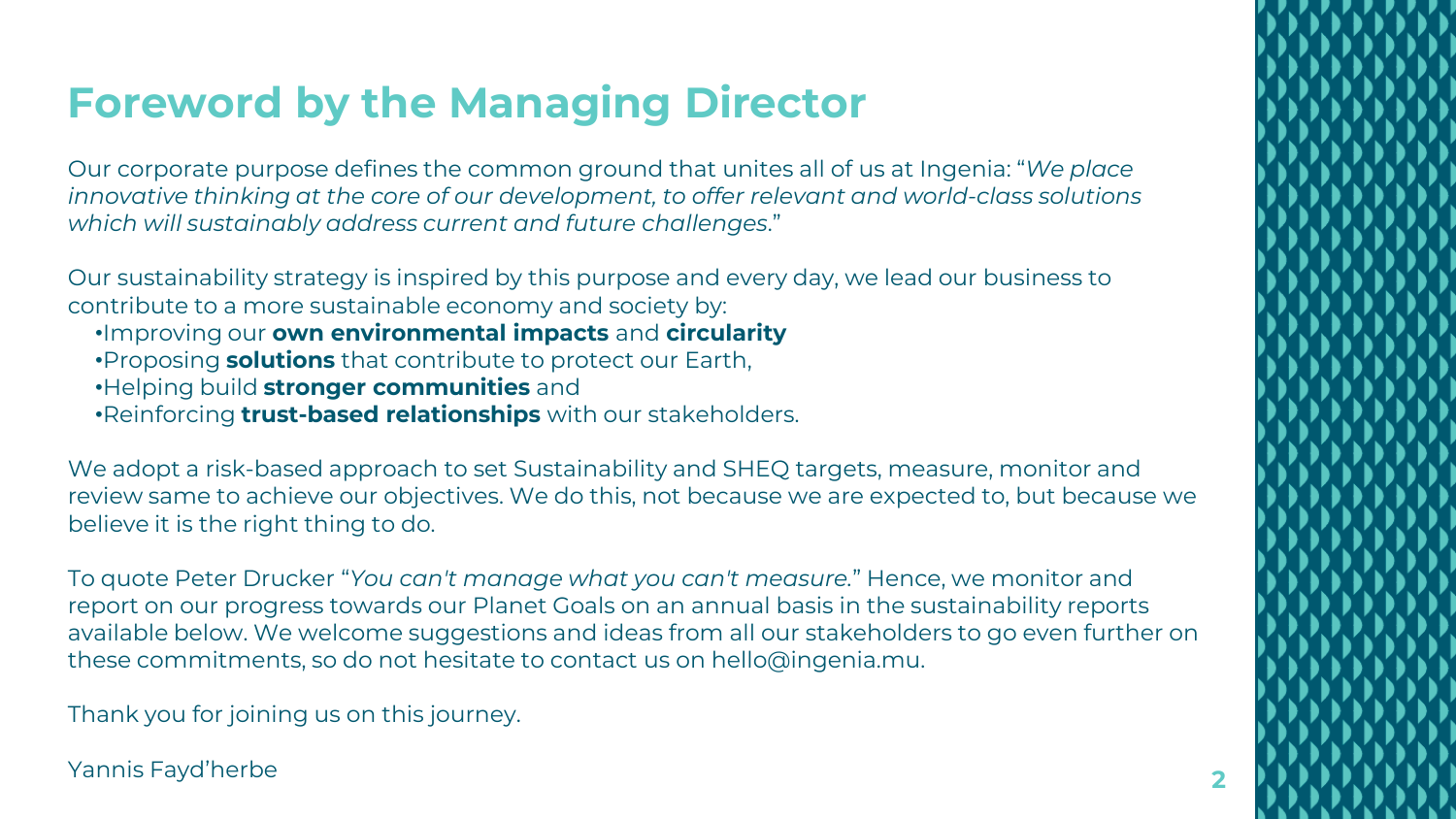#### **CUSTOMERS**

- We listen to our customers to understand their needs and develop products & services that meet their expectations.
- We create value for our customers, by being agile to changing market imperatives, by being innovative and by focusing on SHEQ.
- We develop new business and product lines, brands and services and explore new distribution channels to enhance the lives of our customers while contributing to protect our earth.
- We value long-term relationships with our customers.



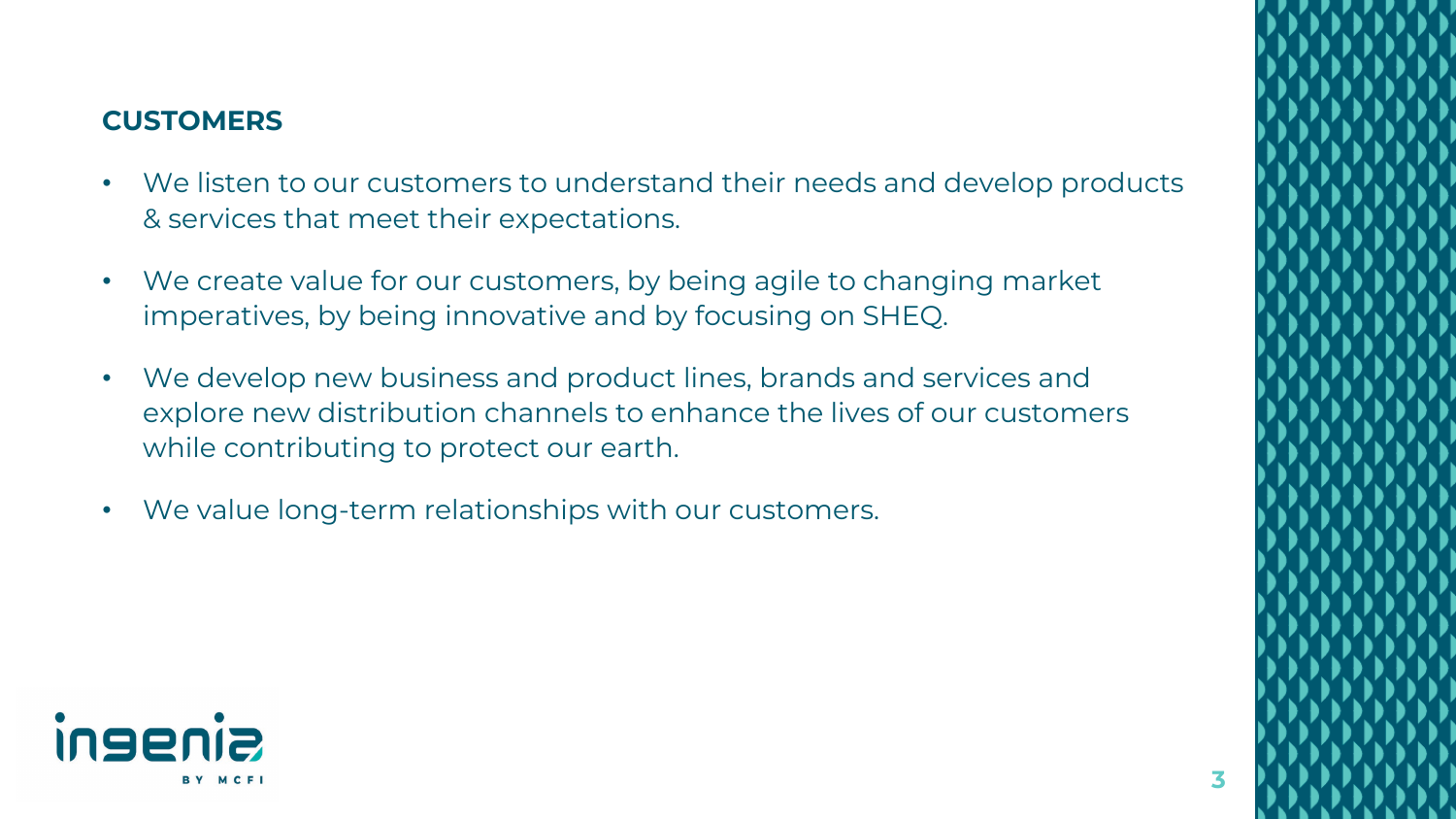#### **PERFORMANCE**

- We create value for our stakeholders while reinforcing our business acumen by placing sustainability, SHEQ, innovation and good governance matters at the core of our processes.
- We pursue continual improvement and innovation whilst reinforcing trustbased relationships with our stakeholders
- We communicate on our activities and report on our sustainability and SHEQ performance to our stakeholders.
- We comply with regulatory and other relevant requirements and are continuously in dialogue with our stakeholders to improve our operations.
- We position ourselves as a trusted player in the industry with respect to our stakeholders and we associate ourselves with reliable partners having the know-how, experience, and technology to consolidate our offerings.
- We strive towards business excellence in a responsible and ethical manner and align with good governance practices.



**4**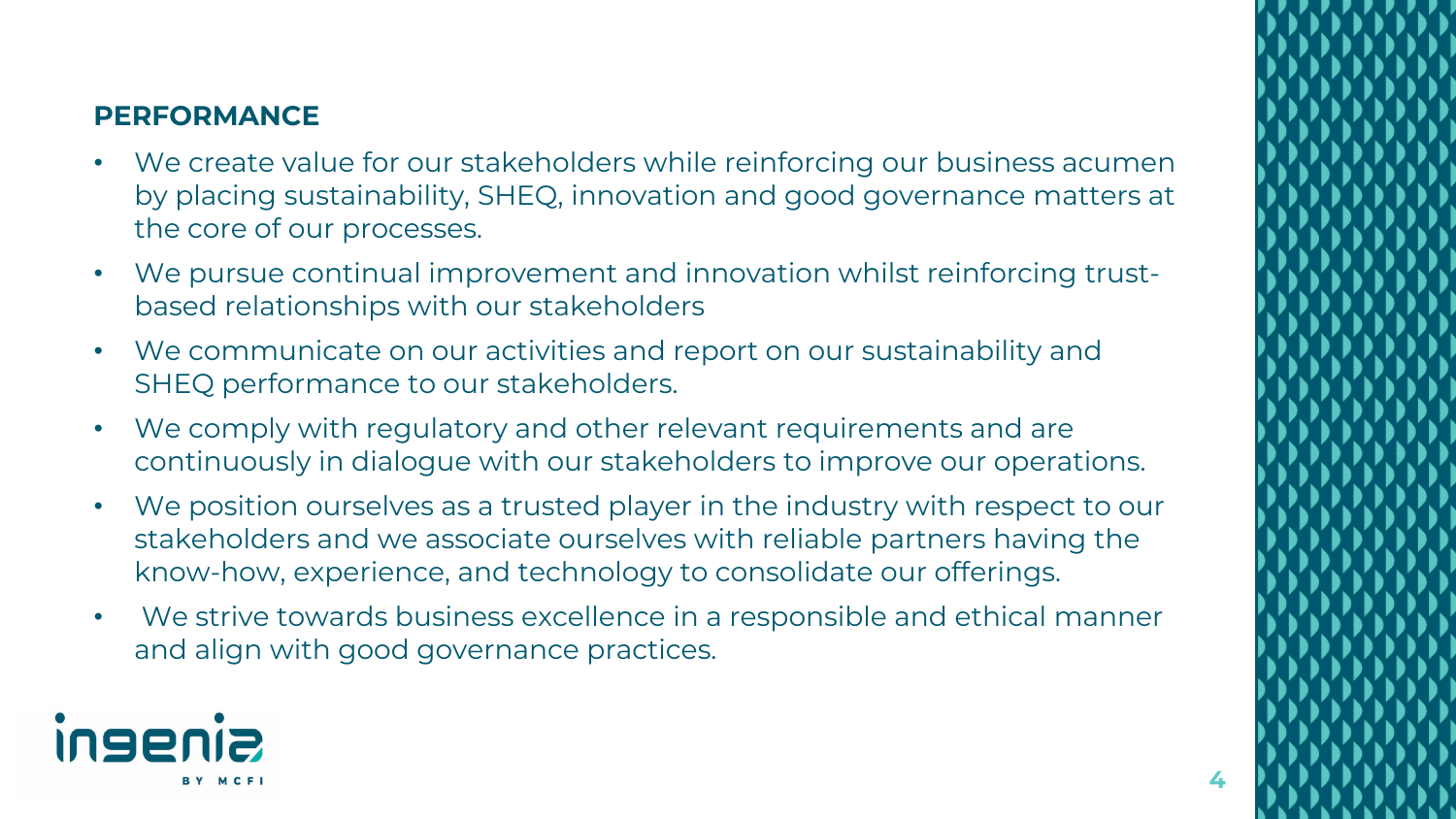## **PEOPLE**

- We value and foster our talents, promote our entrepreneurial and passionate spirit while maintaining our strong family foundation.
- We promote a positive and responsible culture by embracing best practices to ensure the safety, health, welfare, and development of our people.
- We use a risk-based approach and conduct our business activities to ensure occupational health and safety of our people as well as plant and process safety in our operations.
- We embrace people diversity.
- We value, challenge, and reward our people.
- We will promote the World Business Council for Sustainable Development Water, Sanitation and Hygiene (WaSH) program within our sphere of influence.
- We support our communities through our social engagements.



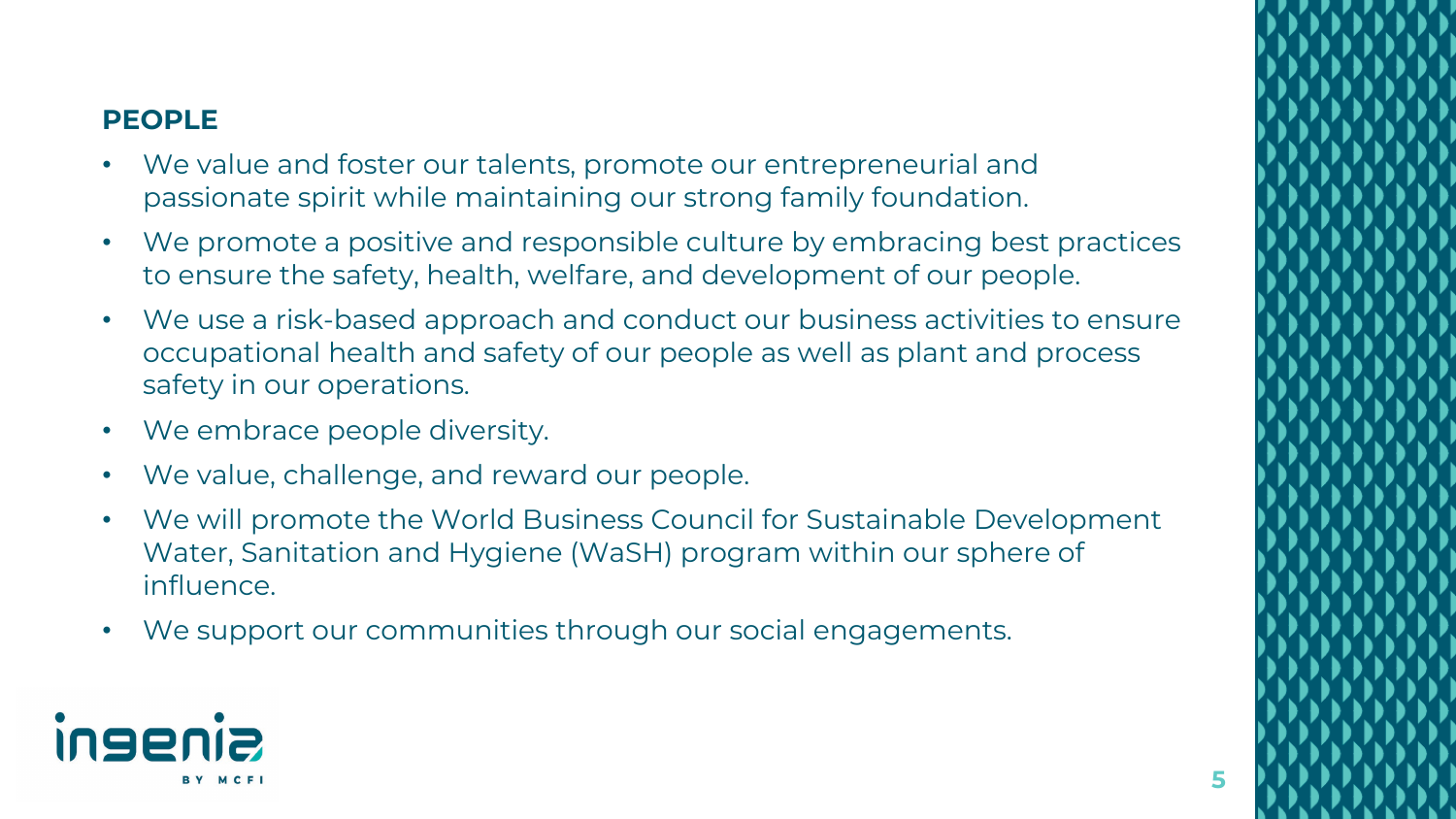#### **PLANET**

- We aim at improving the environmental impacts of our activities and circularity by responsibly managing our resources across our value chain and proposing solutions that contribute to protect our planet for a better future.
- We aim for a product stewardship approach for locally manufactured products across the value chain.
- We adopt a holistic approach to sustainability and SHEQ and address the challenges of sustainable development across our value chain by integrating the sustainable development goals (SDGs), supporting the United Nations Global Compact principles, promoting the UN CEO Water Mandate criteria and group Planet Goals in areas that are pertinent to our activities.





**6**